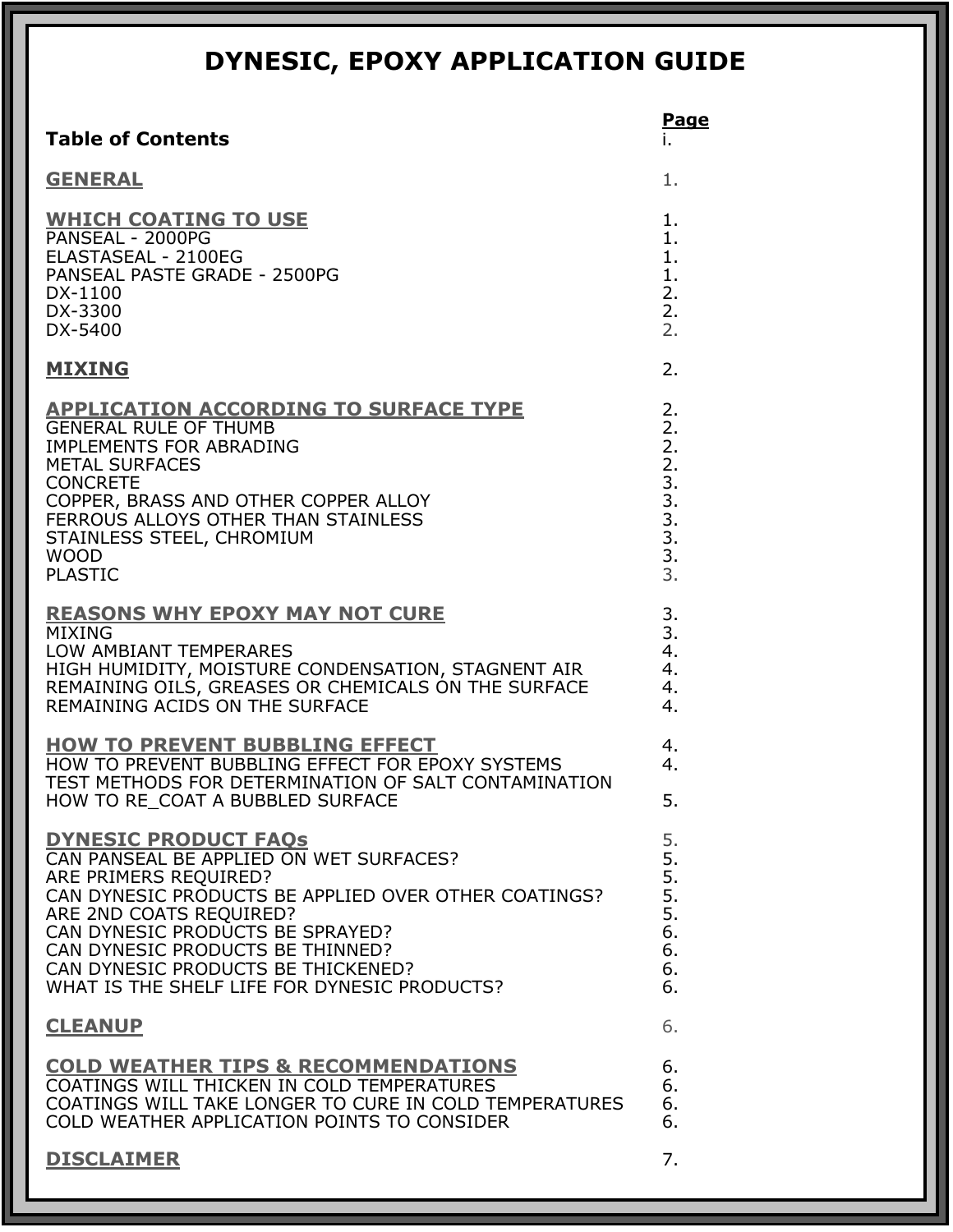### **GENERAL**

Dynesic Epoxy coating systems are comprised of two parts that are mixed prior to application. The two parts consist of an epoxy resin (Part A) which is cross-linked with a co-reactant or hardener (Part B ). Dynesic epoxy coatings are formulated based upon the performance requirements for the cured product. When properly catalyzed and applied, Dynesic systems produce a high strength, chemical and solvent resistant finish. They are typically used on metal, steel and concrete surfaces to repair and protect against corrosion, harsh environments and chemical attack.

It is the specific selection and combination of the epoxy component and the hardener component that determines the final characteristics and suitability of the epoxy coating for a given environment.

### **WHICH COATING TO USE**

**PANSEAL – 2000PG** - *All Purpose Adhesive and Coating with Abrasion Properties* PANSEAL is an all- purpose adhesive, coating and sealant for solid surfaces. PANSEAL has the viscosity of honey, but it's finish is very hard, and it's designed for abrasion resistance. PANSEAL has a strong 2,750 PSI adhesion strength and an extensive list of chemical resistance properties. Although PANSEAL has some flexibility (8% elongation), PANSEAL is not recommended for areas of heavy vibration or extreme expansion and contraction. If the surface is not well supported underneath and there is the possibility of flex while walking on the surface (trampoline effect) ELASTASEAL would be more ideally suited for this type of surface due to it's high flexibility. However, if the surface is well supported, PANSEAL offers excellent, long term protection with the least amount of odor and toxic chemicals in the industry.

Coverage rate: 160 square feet at 10 mils recommended minimal thickness) 80 square feet at 20 mils.

Ideal uses: Cooling Tower Basins, Condenser Pans, Leak Repair, Tank Linings, Flooring, Pipe Line Coating, Secondary Containment Lining, Clarifiers, Collection Systems, Digesters, Lift Stations, Manholes, General corrosion Protection, Acid Resistant Linings, Abrasion Resistant Linings and Exterior Finishes.

#### **ELASTASEAL** – **2100EG** - *All Purpose Flexible Coating*

ELASTASEAL is also used as an all -purpose coating and sealant, but due to it's greater than 300% elongation it is ideal for areas of heavy vibration or expansion and contraction. ELASTASEAL's adhesive strength (1600 psi) and chemical resistance are well suited for many applications. ELASTASEAL's strength and durability rank above the best flexible, industrial coatings. Coverage rate: 160 square feet at 10 mils (recommended minimal thickness)

80 square feet at 20 mils. Ideal uses: Cooling Tower Repair, Condenser Pans, Leak Repair, Tank Linings, Concrete Base Coats, Large Stress Cracks, Concrete and Metal Topcoat, Secondary Containment Structures, Expansion Joints and Waterproofing.

#### **PANSEAL Paste Grade** – **2500PG** - *All Purpose Trowelable Repair Compound*

PANSEAL Paste Grade is a thick, trowelable version of PANSEAL which works great for vertical repairs, ceiling repairs or for rebuilding majorly damaged surfaces. Paste Grade is ideal for filling voids with high strength and can be sanded or machined.

Coverage rate: 2 square feet at 800 mils

Ideal uses: Wastewater and Storage Tanks, Cooling Tower Repair and Structural Metal/ Concrete Repair, Structural Adhesive for Metal Bonding, Resurfacing Damaged Areas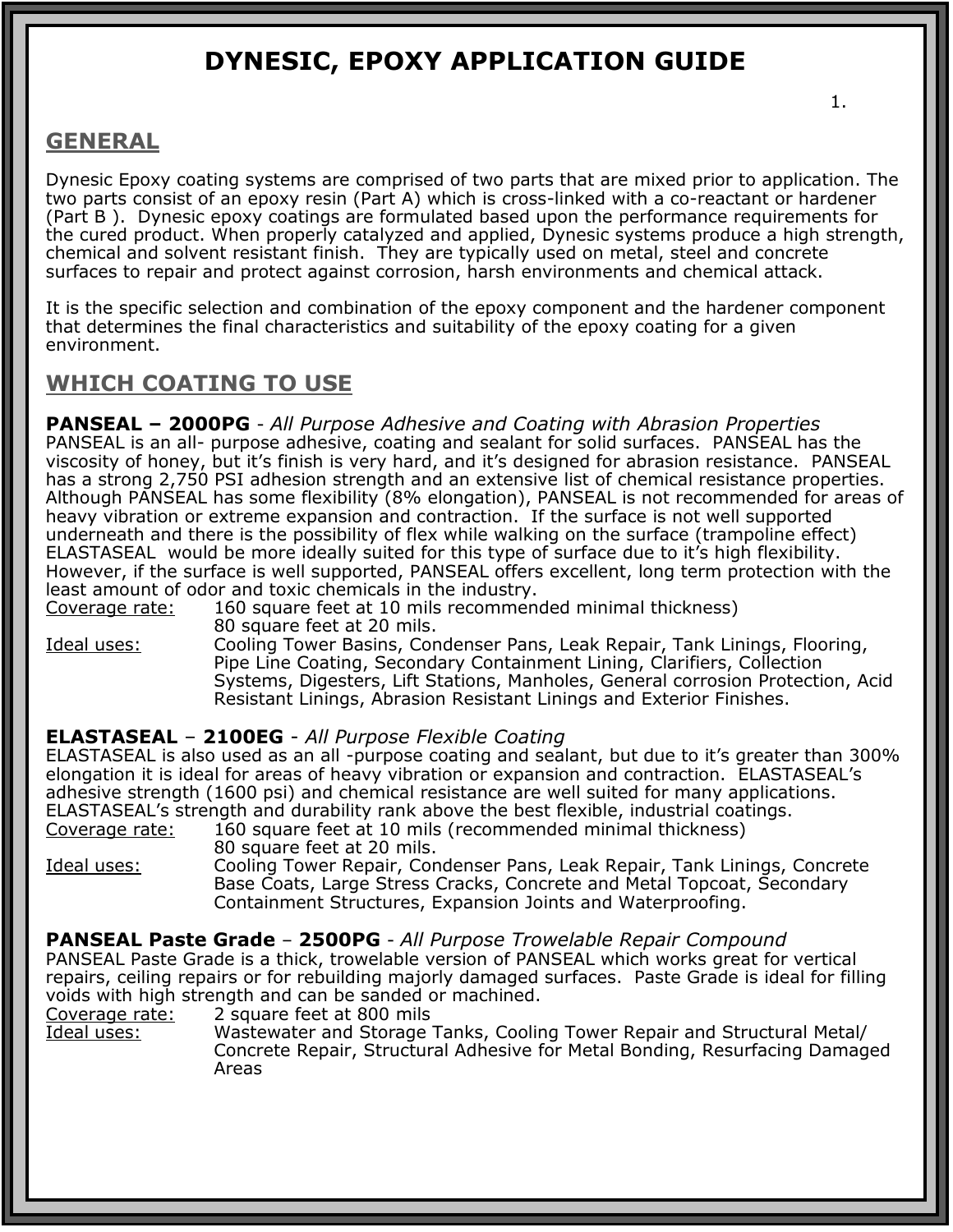#### **DX-1100** – *Dynesic Primer for Concrete Surfaces*

Although Dynesic coatings and sealant products are self-priming on most surfaces, DX-1100 is a primer that is recommended for concrete due to its ability to strengthen adhesion strength to concrete and to prevent hydrostatic pressure. DX-1100's slow cure rate and hybrid, novolac chemistry allow DX-1100 to deeply penetrate surfaces, which greatly enhances the long-term performance of coatings and sealants.

Coverage rate: 300 to 350 square feet at 5 mils (recommended minimal thickness)<br>Ideal uses: Primer for Dynesic coatings and sealants for concrete surfaces. Primer for Dynesic coatings and sealants for concrete surfaces.

#### **DX-3300** - *Flagship Chemical Resistance Coating*

Coverage rate: 160 square feet at 10 mils (recommended minimal thickness), 80 square feet at 20 mils.

Ideal uses: High-Temperature Immersion Tank Lining, Crude Oil Storage to 350°F (177°C), Floor and Chemical Trenches in Process Areas, Secondary Containment Areas, Bulk Petroleum Storage Tank Lining, Process Equipment Supports and Pads Exposed to Acids, Truck Loading and Unloading Pads, Internal Pipeline and Vessel Linings

\* *See product data for more product details.* 

#### **DX-5400** - *Flagship Heat/Temperature Resistance Coating*

Coverage rate: 160 square feet at 10 mils (recommended minimal thickness) 80 square feet at 20 mils. Ideal uses: Process Floors and Trenches, Secondary Containment Areas, Tube Sheets, Equipment Supports and Pads in Acid Service, Heat Exchangers, Internal Pipeline and Vessel Linings

\* *See product data for more product details.*

**MIXING** Power mix separately, then combine and power mix. DO NOT MIX PARTIAL KITS.

### **APPLICATION ACCORDING TO SURFACE TYPE**

#### **General Rule of Thumb** - *Best Case Scenario*

The cleaner and more profiled the surface, the greater the adhesive strength. Epoxy products have a difficult time adhering to slick surfaces, so the goal is always to obtain an ideal profile to enhance adhesion.

\* *Dynesic Technologies products are designed to perform well even when surface preparation is less than ideal, but to get the best results, here are some recommendations. The following is based on optimum surface preparation:* 

#### **Implements for Abrading**

Sandblasting, wire brush, emery cloth, and or glass paper.

#### **Metal Surfaces**

Use grade 80-150 abrasives for steel and materials resistant to scoring. Use 300-600 grade abrasives for light alloys and less resistant materials. Remove all oil, grease, or scale from the surface, and then blast with sharp sand or grit to finish. Use a non-spherical blast medium to give a 2 - 3 mil (50 - 75 micron) profile and to achieve the following surface preparation standards or their equivalents:

Intermittent Splash or Wear<br>Immersion or Abrasive Service

Non-chemical Service SSPC-SP 6 Commercial Blast (NACE 3)

SSPC-SP 10 near White Metal Blast (NACE 2)<br>SSPC-SP 5 White Metal Blast (NACE 1)

\* Many Dynesic products (such as PANSEAL) can perform well on metal surfaces with minimum preparation such as pressure washing and can encapsulate existing rust. Again, the best adhesion strength would include a profiled surface, so it depends on the desired outcome.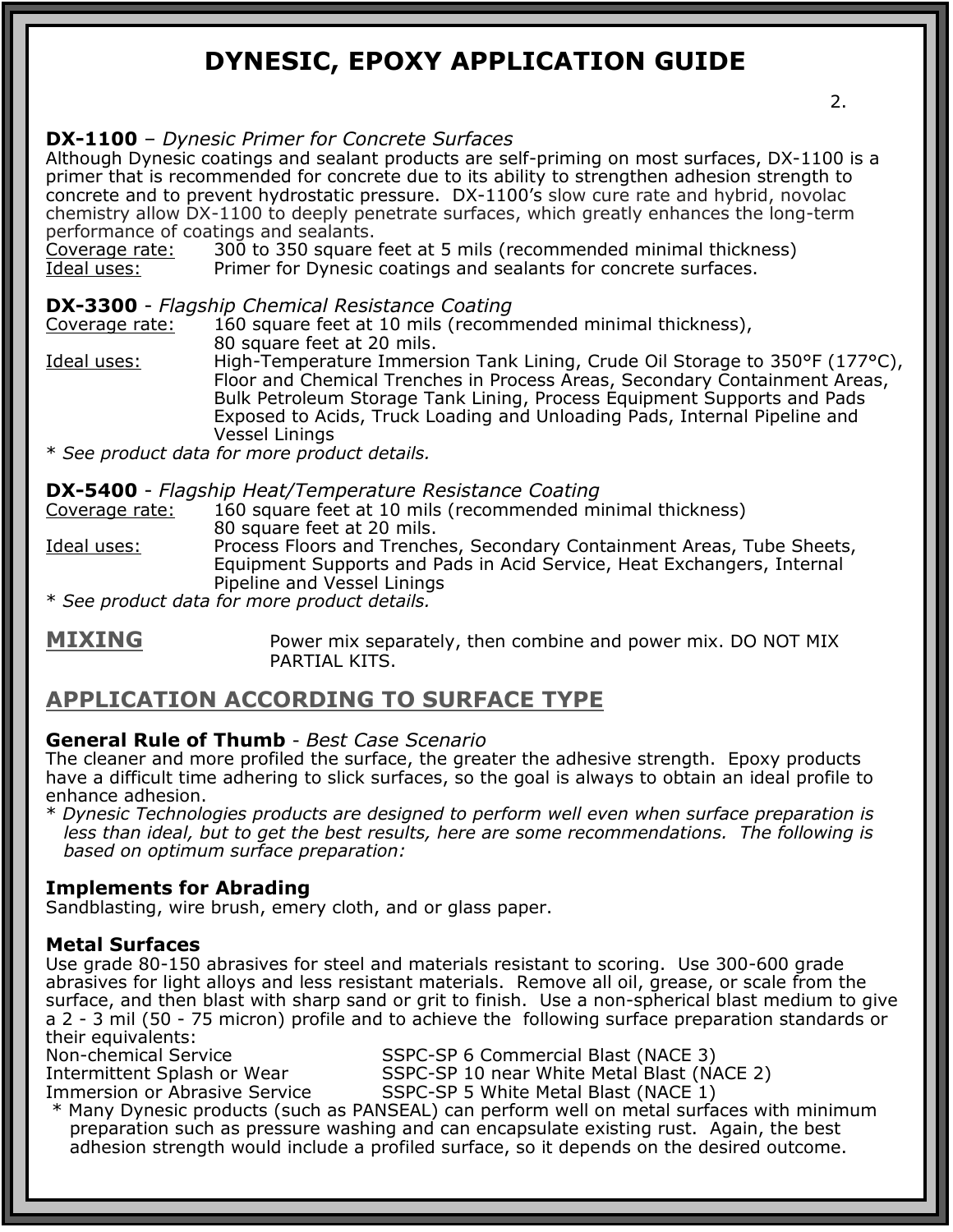#### **Concrete**

New concrete must be cured a minimum of 7 days at 75°F (24°C) and 50% relative humidity or equivalent. Prepare surfaces in accordance with ASTM D4258 Surface Cleaning of Concrete and ASTM D4259

Abrading Concrete. Voids in concrete may require surfacing with PANSEAL Paste Grade. Mortar joints should be cured a minimum of 15 days.

DX-1100 Primer/Sealer is recommended to avoid bubbling caused by out gassing and to increase overall adhesion strength to concrete. Once the primer is applied, the top coating should be applied within the re-coat window (5-24 hours). This is the best scenario for the coating to bond to the primer.

#### **Copper, Brass and other Copper Alloy**

Degrease with trichloroethylene if necessary, sand/score surface and clean.

#### **Ferrous Alloys Other than Stainless**

Degrease with trichloroethylene if necessary, sandblast, sand (100 grit) or etch in 15% aqueous hydrochloric acid (equal parts concentrated muriatic acid and water) for 10 minutes. Etched surfaces should be rinsed immediately and dried with hot air. Freshly sandblasted or etched steel begins to rust immediately; therefore, adhesive should be applied as soon as the surface has been prepared.

#### **Stainless Steel, Chromium**

Degrease with trichloroethylene if necessary. Mechanically abrade surface with a grinder or similar tool and clean. We recommend blasting stainless steel with angular shaped garnet to get a blast profile of 3+ mils to get a decent anchor profile to bond to.

#### **Wood**

Sand until clean. Ensure wood is dry (moisture content not higher than 8-12%). Wipe surface with solvent. Wood free of grease requires no pretreatment.

#### **Plastic**

Adhesion varies. If a plastic is impervious to solvents such as acetone, epoxy generally will not bond to it. Soft, flexible plastics such as polyethylene, polypropylene, nylon, Plexiglas and polycarbonate fall into this category. Hard, rigid plastics such as PVC, ABS and styrene provide better adhesion with good surface preparation and adequate bonding area. Sand, clean and apply.

*\* Downloadable Product Data Sheets and MSDS are available on the website. Please feel free to call us for further questions.*

### **REASONS WHY EPOXY MAY NOT CURE**

#### **Mixing**

It is recommended to 1st mix Resin (part A) and Hardener (Part B) separately in order to obtain an ideal blend of the liquids and solid contents within. Then mix part A and B together and continue mix to ensure uniform color and viscosity.

You can get a well-mixed product with a mixing stick, but a mechanical mixer is quicker and more effective. The key is to get to the areas on the side, bottom and corners of the bucket. Once mixed, the best way to prevent un-cured patches within the applied product is to pour the mixed product in another empty bucket or paint trough. The goal is to get all the hardener distributed equally within the resin. Any resin without the infusion of hardener may remain uncured.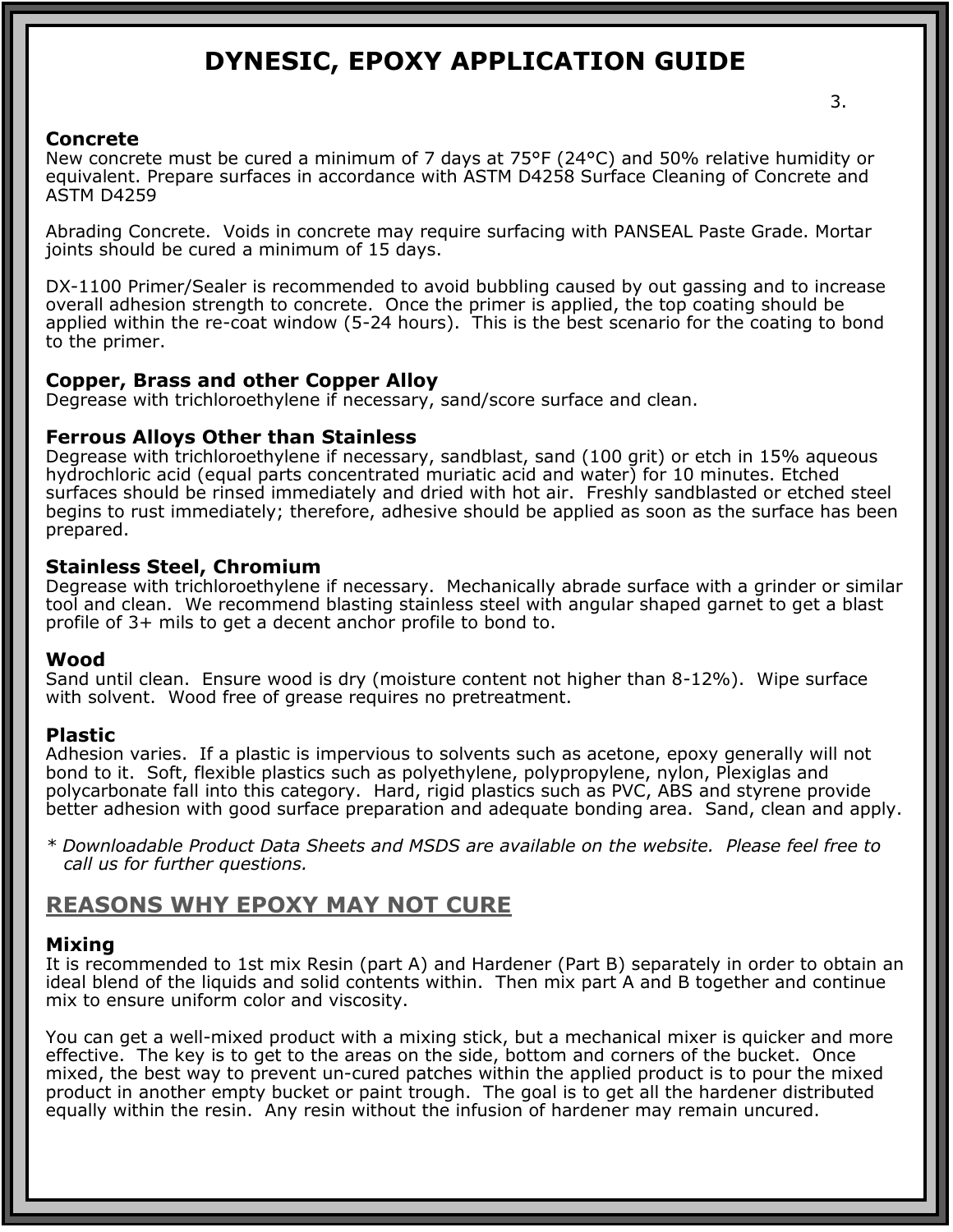#### 4.

#### **Low Ambient Temperatures**

Most Dynesic epoxies are formulated for curing at temperatures above 40ºF. Temperatures below 40ºF will decreasingly slow the rate of the chemical reaction between the epoxy and the hardener. Once the ambient temperature rises above 40°F, the product will continue to cure, however the cure time is slower in cold temperatures. Heat can be brought in to increase the speed of cure time and is recommended in cold temperature settings. Dynesic products will also thicken in cold temperatures. It is recommended to heat Part A and Part B components in a warm environment such as a room or car to reach an ideal viscosity prior to mixing and applying.

#### **High Humidity, Moisture Condensation, Stagnant Air**

High humidity will also slow cure times, but otherwise will not affect the performance of Dynesic products.

#### **Remaining Oils, Greases or Chemicals On the Surface**

The surface must be free of oils, greases or chemicals for Dynesic products to perform. These areas can be cleaned with trichloroethylene, or any optimum degreasing agent then washed thoroughly.

#### **Remaining Acids On the Surface**

The surface must be free acids for Dynesic products to perform. These areas can be neutralized with baking soda.

### **HOW TO PREVENT BUBBLING EFFECT FOR EPOXY SYSTEMS**

The reason why bubbling effects can occur in epoxy coating systems is that there is a presence of ion or salt contamination on the surface. If it is determined that the surface contains these contaminates, you can neutralize with baking soda and pressure wash the surface.

#### **Test Methods for Determination of Salt Contamination on Steel Surfaces**

Prior to surface preparation (abrasive blasting) for application of Dynesic coatings or linings, steel surfaces should be tested for ion or salt contamination. This contamination, if left on the surface can cause dis-bonding of coating or lining systems. Steel surfaces should be checked for ion contamination prior to the application or repair of Dynesic Lining systems.

For previously used tanks, it is advisable to test for acidity using narrow range pH indicating paper and distilled or deionized water. Establish the pH reading of the water being used. Wet the surface to be tested, using a minimum amount of water. Press the pH paper onto the wet surface, remove it, and read the measured pH; If the pH of the surface is more than 2 pH units lower than the water reading or less than 4.0, the surface should be washed and neutralized. This can be done with high-pressure water and dilute tri-sodium phosphate or ammonium hydroxide. If the pH of the surface is greater than 2 pH units higher than the water reading, consult Dynesic technical support.

To determine the presence of chlorides, sulfates, and nitrates, qualitative test paper and quantitative test kits should be used. These kits are available through K.A. Tator or S.G. Pinney.

Chlor-Rid offers a test kit for all three types of ions. If chloride is present on the surface at concentrations above 2 micrograms per sq. cm (20 mg per square meter), the surface should be cleaned with high-pressure water and re-checked. Chlorid® or dilute baking soda (sodium bicarbonate) which has been found to be very effective in removing chloride contamination.

If sulfates are present at concentrations above 5 micrograms per sq. cm or nitrates present at concentrations above 2.5 micrograms, the surface should be treated with a Chlorid high pressure wash.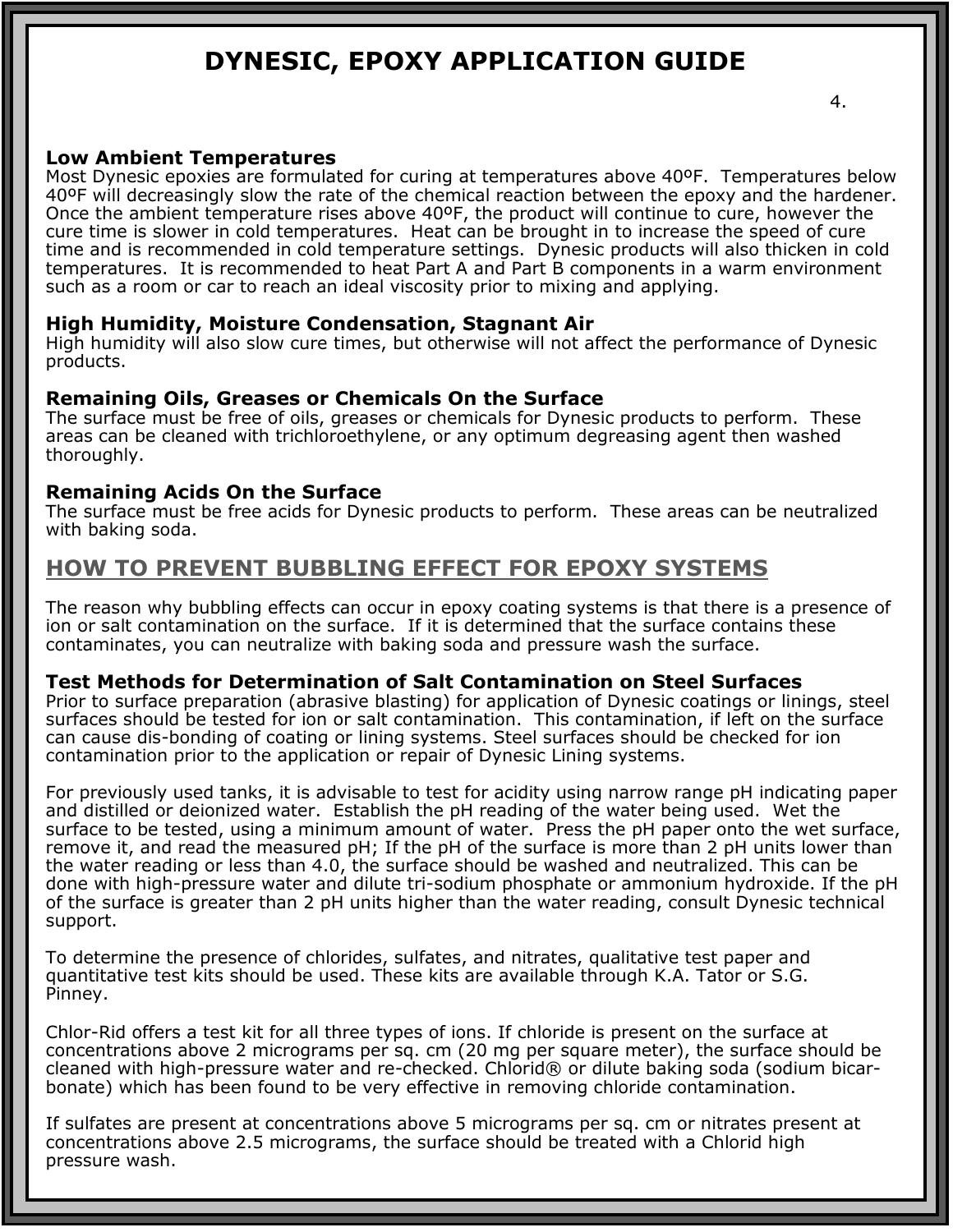Re-test for contamination after cleaning and repeat cleaning if necessary. After cleanliness is verified proceed with appropriate surface preparation.

#### **How to Re-Coat a Bubbled Surface**

Cut the bubbled areas out with a sharp utility knife or similar tool and neutralize/pressure wash the surface. If you apply over or overlap on the pre-existing coating material, you would get the best results by lightly sanding the cured material.

Once this preparation is satisfactory, you can test the pH level and reapply the coating.

### **DYNESIC PRODUCT FAQs**

#### **Can PANSEAL be Applied On Wet Surfaces?**

PANSEAL does not mix with water, so it can be applied on wet surfaces and even cure under standing water. It's easier to apply on a dry surface but if options are limited PANSEAL will seal leaks and cure underwater. If you are applying vertically, some of the material could separate due to water pressure, however the base would remain intact.

#### **Are Primers Required?**

Dynesic products are self-priming and there is no need to primer the surface prior to installing the coating unless the surface is concrete. DX-1100 primer/sealant is recommended for concrete applications to enhance the products ability to adhere to concrete and to prevent hydrostatic pressure. Once the primer is applied, the re-coat window ranges from once the initial coating is tacky (4-8 hours) and 24 hours after initial application. This is the best scenario for the coating to bond to the primer. Once the primer cures, it will have a slick finish and would otherwise need to be sanded before the recoat could be applied.

#### **Can Dynesic Products be Applied Over Other Coatings?**

There are circumstances where a pre-existing coating is remaining on the surface and is difficult to remove. This may be due to the area where the coating exists is hard to reach in order to prepare the surface. Although Dynesic products are well suited to work on most surfaces and may perform well over another coating, the newly applied coating is subject to the pre-existing coating. For this reason, the application over an existing coating cannot be considered under warranty. If the previous coating cannot be removed, a sanded or roughed profile is recommended to allow adhesion.

The preexisting coating will diminish the adhesion strength to the substrate, so the amount of time spent on preparing the surface is dependent on the situation. If the application is for a drain pan, adhesive strength is often less of an issue than surfaces that are impacted by harsh environments, heavy vibration, abrasion issues or chemical attack. In these situations, preparation is more crucial.

#### **Are 2nd Coats Required?**

In most applications, one coat is sufficient. In more extreme situations such as harsh environments, heavy vibration, abrasion issues and chemical attack, a 2nd coat may be recommended.

Once the first coating is applied, the re-coat window ranges from once the initial coating is tacky (4-8 hours) and 24 hours after application. This is the best scenario for the coatings to bond together. Once the first coat cures, it will have a slick finish and would otherwise need to be sanded before the recoat could be applied.

5.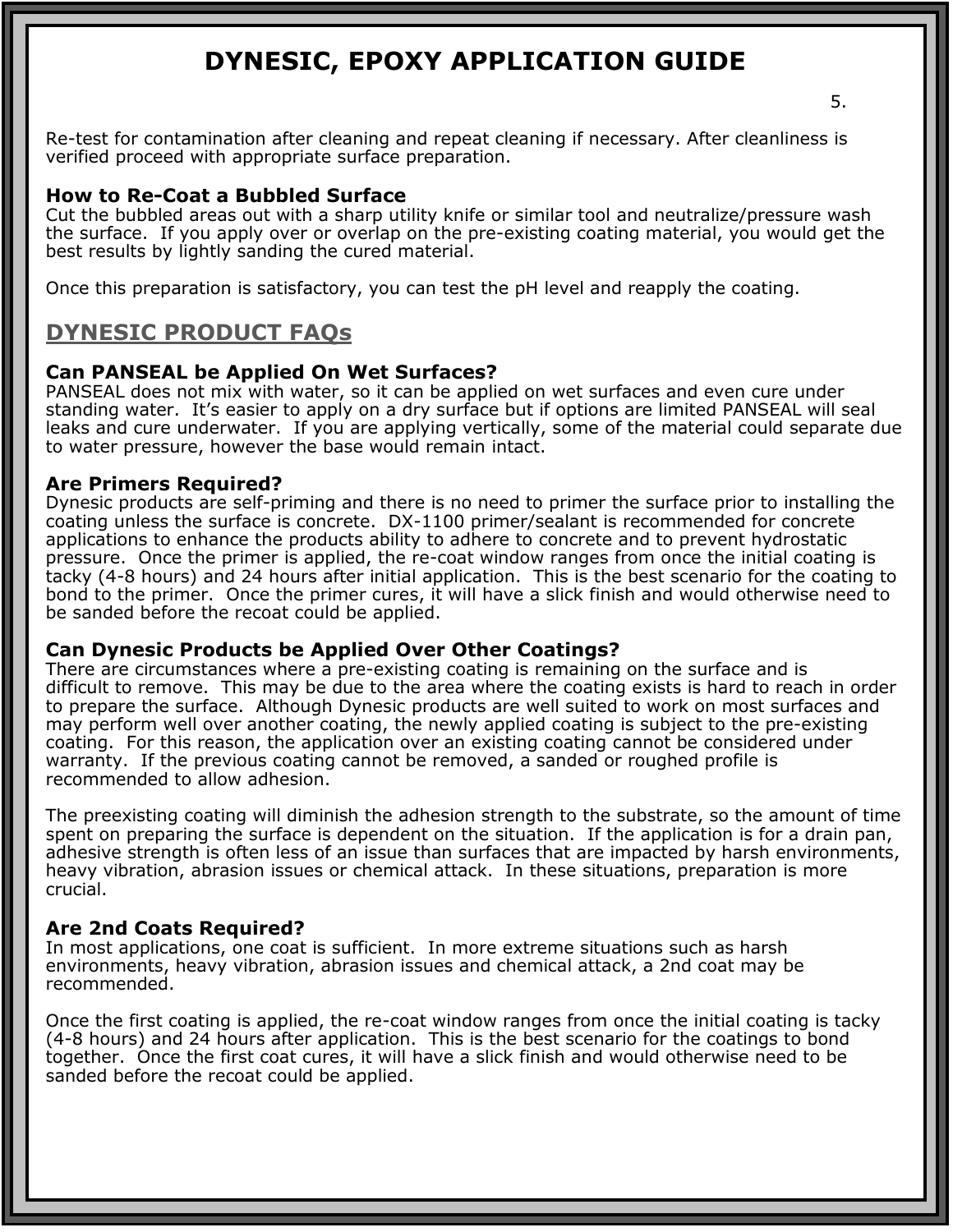#### **Can Dynesic Products be Sprayed?**

Dynesic epoxy can be applied with a brush, roller or sprayer (in most cases). You can thin most Dynesic epoxies with Acetone or Xylene.

*\* See the product data for further information on spraying details according to product.* 

#### **Can Dynesic Products be Thinned?**

Thinning Dynesic epoxy products can make spraying applications more efficient or allow more selflevelling properties in cooler temperatures. Most Dynesic epoxies can be thinned with Acetone or Xylene. Add as needed, not to exceed 10 ounces per gallon. Start by adding 5 ounces to the resin and then mix the thinner and resin. Add the hardener last and mix again. If you need additional thinning, add in additional thinner up to 10 ounces per gallon.

*\* See the product data for further information.* 

#### **Can Dynesic Products be Thickened?**

Thickening coating products can allow for better vertical installation. You can use cabosil for this purpose. You can also add sands and silica gels for desired textures such as anti-slip textures.

#### **What is the Shelf Life for Dynesic Products?**

Dynesic products don't really have a known shelf life. Dynesic resins and hardeners can be stored for many years. It is recommended to 1st mix Resin (part A) and Hardener (Part B) separately in order to obtain an ideal blend of the liquids and solid contents within. Then mix part A and B together and continue to mix to ensure uniform color and viscosity.

#### **CLEANUP**

Use MEK or Acetone. In case of spillage, absorb and dispose of in accordance with local applicable regulations.

### **COLD WEATHER TIPS & RECOMMENDATIONS**

#### **Coatings Will Thicken In Cold Temperatures**

You can obtain a thinner viscosity by:

- 1- Keeping the products in a warm environment indoors or in a car prior to mixing and applying.
- 2- You can use a thinner such as Acetone or Xylene up to 10 ounces per gallon.
- 3- If the coating environment can be covered and heating, then an optimum viscosity and cure time will be achieved.

#### **Coatings Will Take Longer to Cure In Cold Temperatures**

You can enhance cure time by:

- 1- Adding Dynesic Accelerator up to 1 to 2 ounces per gallon to speed up the hardener and cure time.
- 2- If the coating environment can be covered and heated, then an optimum viscosity and cure time will be achieved.

#### **Cold Weather Application Points to Consider**

- Dynesic coatings and sealants start to cure at 40 degrees plus. They can be applied in colder temperatures, but will begin to cross-link as the ambient temperature climbs to 40 degrees or above. At 40 degrees we generally estimate a 12 hour cure time. The cure time increases to 6 hours in 80 degree temperatures.
- If the weather is expected to climb, the coatings will cure and if the weather drops the leaks will still remain sealed and the curing process will continue as the ambient temperature climbs again.

6.